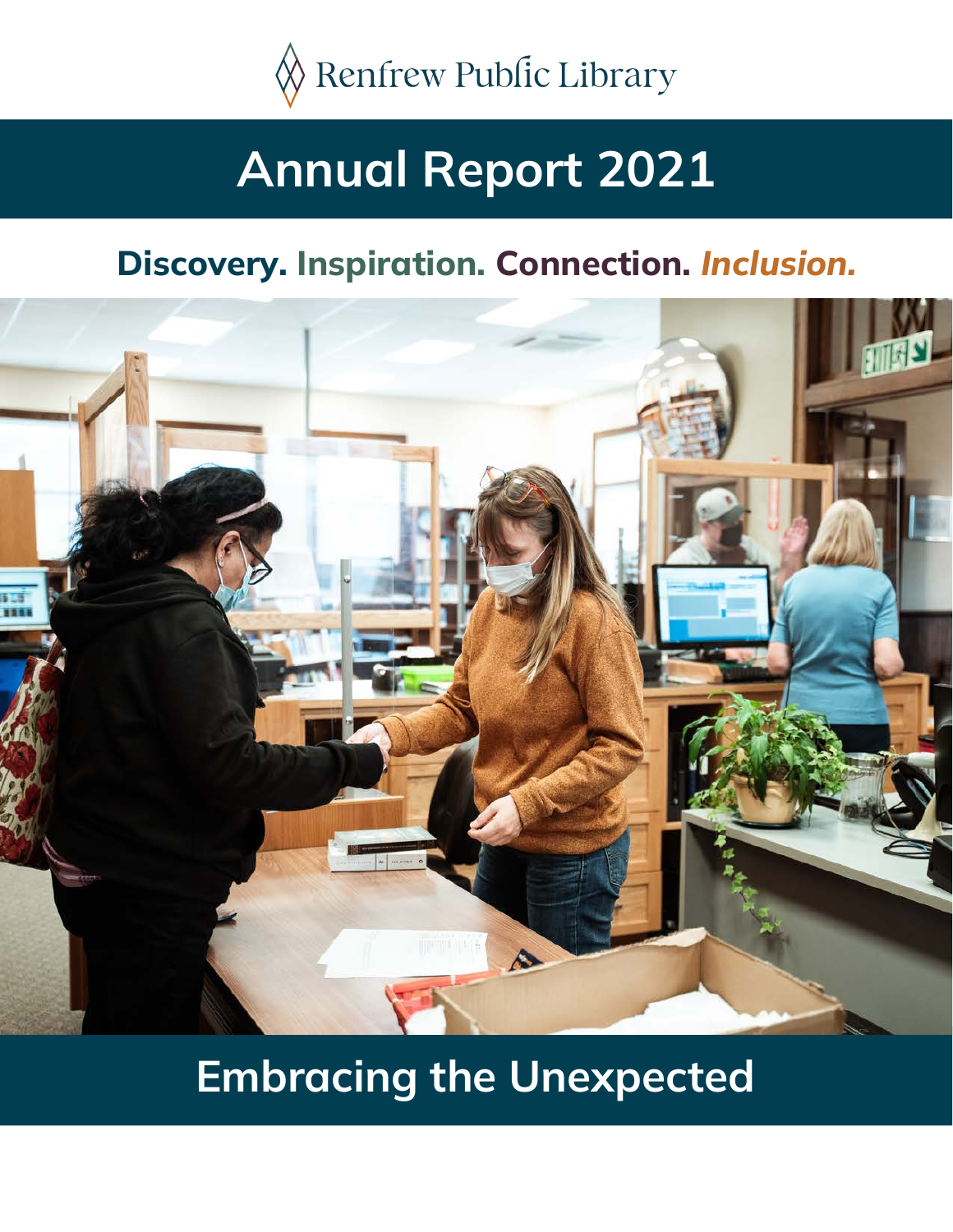

2021 was a very eventful year for our library, with many accomplishments.

Our Board met 11 times, working collaboratively with our CEO Kelly Thompson to continue to provide services and events for our patrons during these difficult pandemic times.

**28,802** future library renovations. The plans were unveiled at an Open House in October, where public input was welcomed. Past and present Boards have struggled with a deteriorating Program Centre<br>Building, plus accessibility and space issues in our current library. The drawings are the first step in **materials** funding grants, but now we have a starting point. adapting our building to modern times. Renovations necessarily depend on obtaining capital<br>funding grants, but now we have a starting point. Highlights included the hiring of +VG Architects to produce architectural drawings for much needed was welcomed. Past and present Boards have struggled with a deteriorating Program Centre

**borrowed materials** As our historic Carnegie building was 100 years old in October, we celebrated the Centennial in style with staff and patrons. During the festivities we showcased our new logo and rebranding<br>package prepared by Sweeney Curations, Pespense to our new look has been very pesitive package prepared by Sweeney Curations. Response to our new look has been very positive.

Discovery. Inspiration. Connection. Inclusion. That slogan sums up our mission statement.

**433** Our library staff, led by our excellent CEO Kelly Thompson, strives daily to put this mission statement into practice. Early literacy programs for tiny tots; coding clubs, science activity kits and a<br>Chill Zone drep, in greg for elder children and teens: outregeb book deliveries to senier residences: crim zone drop-in dred for older children and teens, outfedch book deliveries to senior residences,<br>craft and activities kits for all ages; provision of computers, chrome books and hot spots; tech help; these are just some of the many services the library offers to our community. Our library staff is Chill Zone drop-in area for older children and teens; outreach book deliveries to senior residences; innovative Zoom and inhouse events; even the free laminating of hundreds of vaccine passports constantly engaged in finding new ways to connect.

**Members** The Board is justly proud of our library staff and will continue to support its valued work in 2022. We hope it will be a kinder year for everyone.



Jane Donnelly

Chair, Renfrew Public Library Board of Trustees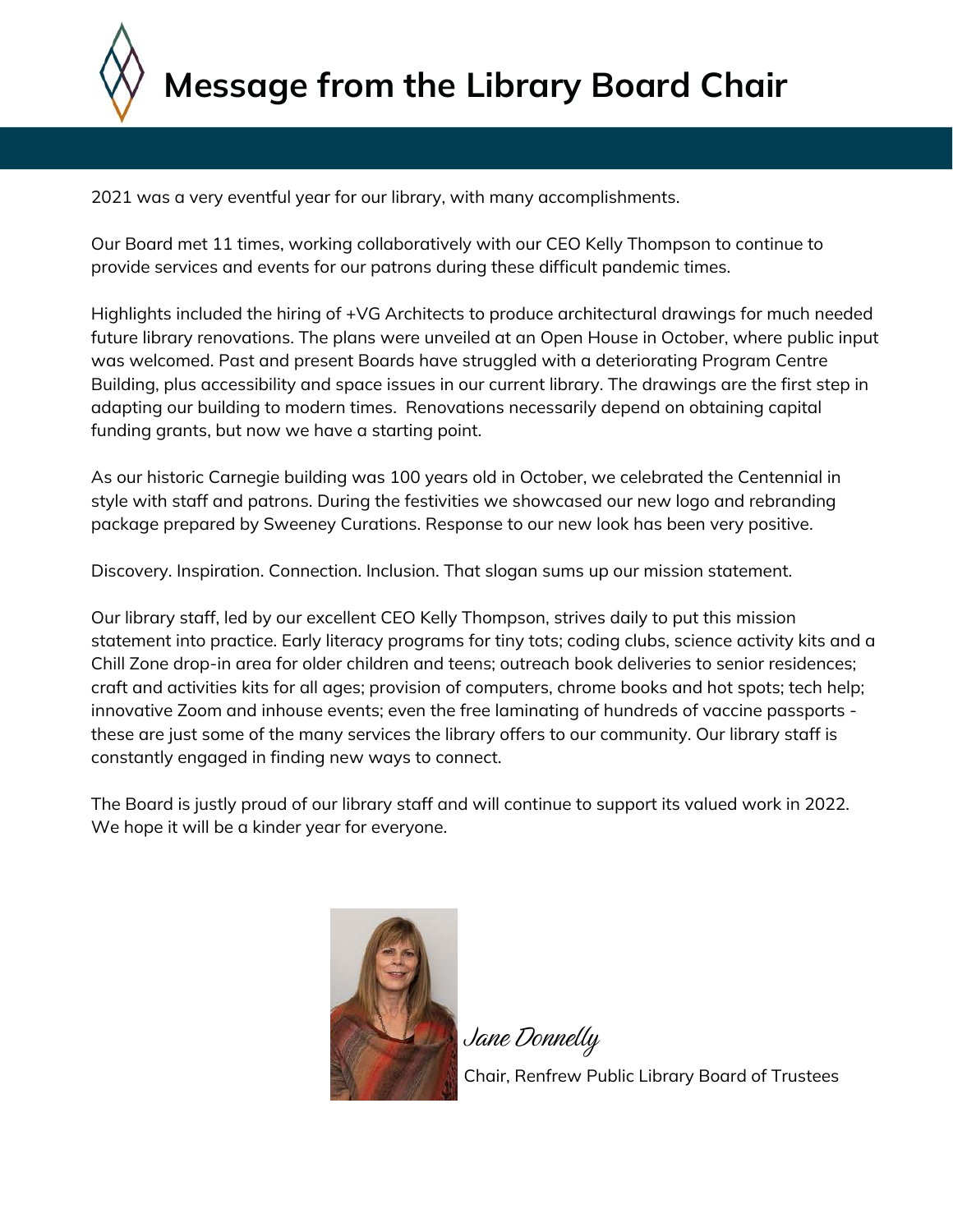

2021 was another year for the books (Pun intended!). It was a year filled with challenges and unknowns, but the innovative team at RPL continued to develop new ways to ensure services and resources were available for the community. We also managed to complete some amazing projects along the way and we could not be happier with the outcomes!

Number one on the list is the rebranding project. The new mission statement truly reflects what public libraries stand for:

#### **Discovery. Inspiration. Connection. Inclusion.**

Amber Sweeney, of Sweeney Curations, a local design company, led the Board and Staff through the process. The feedback from the Board, staff team and the community has been incredibly positive. We want our community to know that the library's services and resources are here for everyone to access. This project also included working with Rebecca of Hopewell Media to obtain professional photos of our beautiful Carnegie building and collections. The final piece will be the release of the library's new website in early 2022. The process rejuvenated us as a team during a time when stress and burnout were never far behind.

We were also able to FINALLY obtain drawings for the building attached to the library. Since arriving at RPL, almost 7 years ago I have desperately wanted to renovate this space to allow the libary to expand available spaces for the community. VG+ architectural firm was a joy to work with and we now have official drawings! They continue to be available for viewing in the library. We then applied for a large grant through Infrastructue Canada and are waiting to hear the outcome.

I am also blessed to work with a compassionate, innovative staff team.These individuals work hard to ensure everyone who comes in contact with the library, either virtually or in-person, access the services and resources they require. Since October 2021, over 1400 vaccine passports have been printed and laminated on top of their regular responsibilities. They rose to the challenges of Covid, adding virtual and pick-up options to programs and services in an attempt to meet people where they feel the most comfortable.

To the community, library patrons and everyone who has come in contact with RPL, thank you. Thank you for your support, your patience, your thoughtfullness and we hope that RPL continues to be your safe place. I also wish to thank the Library Board members for their dedication of support of all we do and the Mayor, Council and Municipal staff for their continued support and guidance.



Kelly Thompson CEO|Chief Librarian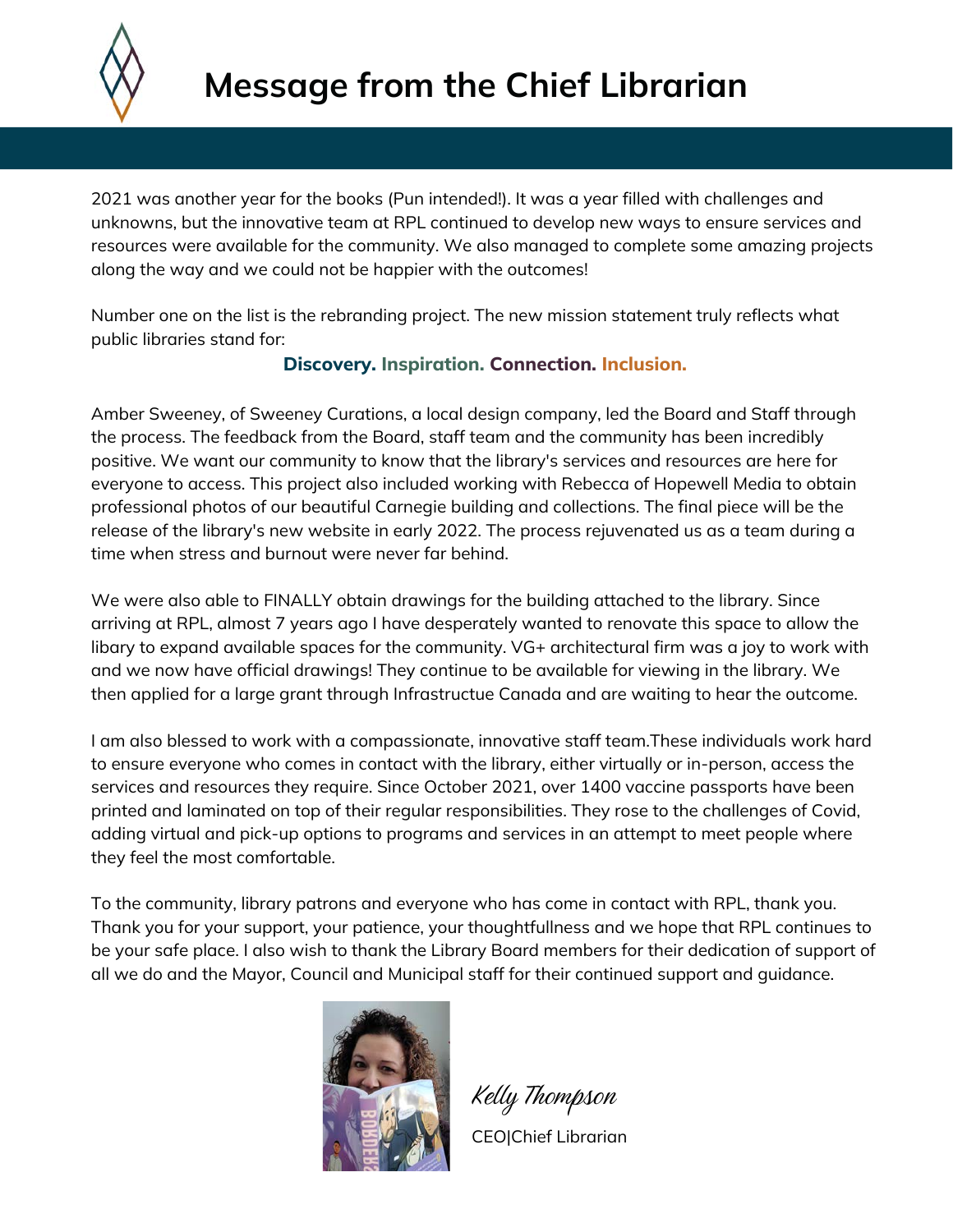

# **Library Board of Trustees**



From left to right: Andrew Evans, Council representative; Kelly Thompson, Chief Librarian; Tracey Stevens, Horton Twp. representative; Heather Dale, Secretary; Jane Donnelly, Chair; Margaret Maloney, Trustee; Donna Clark, Trustee.

Missing from photo: Tom Sidney, Council representative and Christin Miller, Vice-Chair





Sharon Cicrulation & Donations

# **The Team**



Kelly, CEO Sandra, Circulation & Interlibrary Loans

Susan

**Outreach** 

Circulation & Community



Susan Children's Services



Maggie Library Technician



Meera Circulation & Adult/Teen Programming

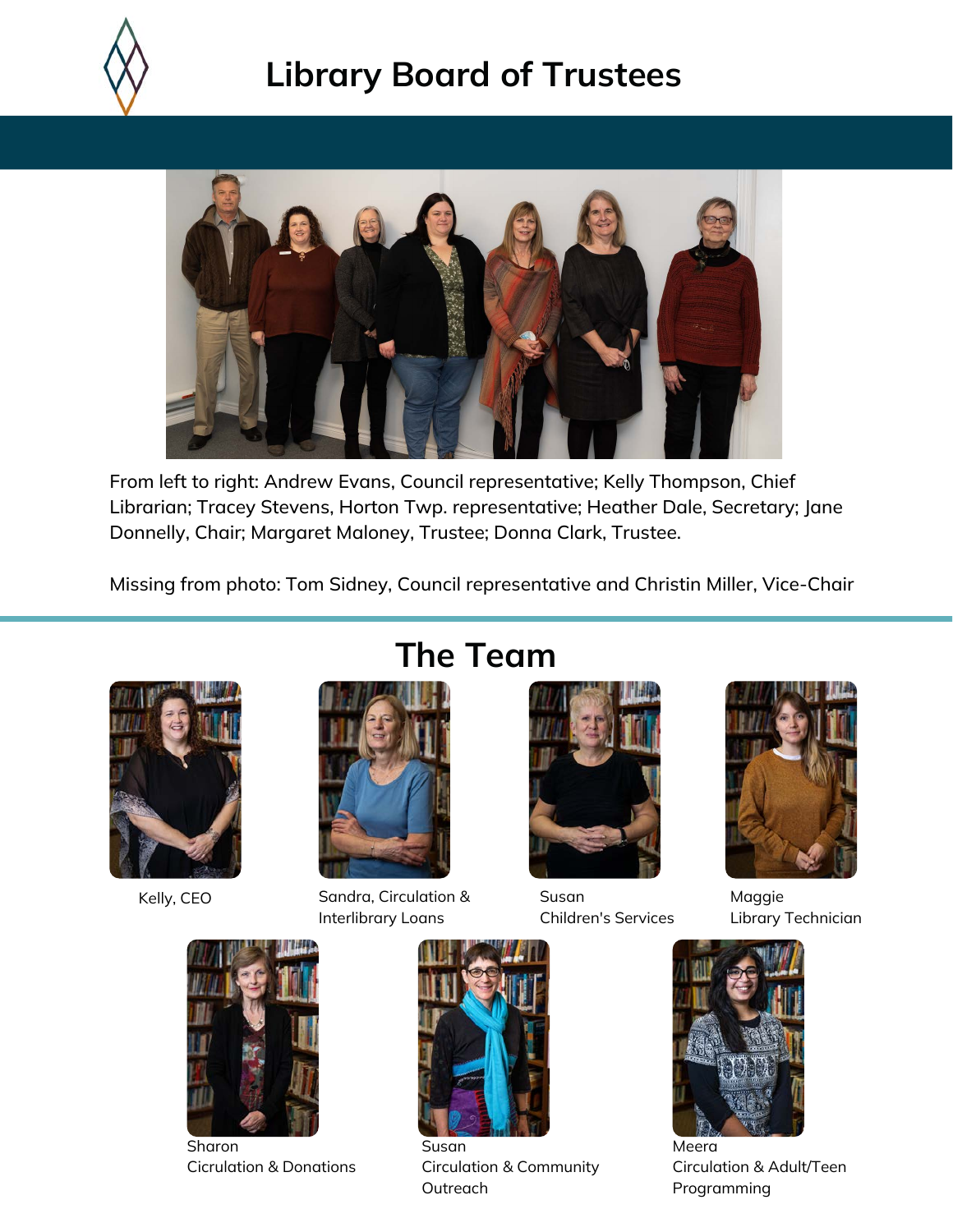

**Financial Overview General Operations**

#### **REVENUE**

| Non-resident membership Fees\$4,312 |  |
|-------------------------------------|--|
|                                     |  |
|                                     |  |
|                                     |  |
|                                     |  |

#### **EXPENDITURES**

| Equipment & supplies\$5,084 |  |
|-----------------------------|--|
|                             |  |
| Other expenditures\$3,282   |  |
|                             |  |
| Total Expenditures\$534,067 |  |

**IMPORTANT NOTE:** The above numbers are preliminary, as the 2021 audit has not **yet been completed.**

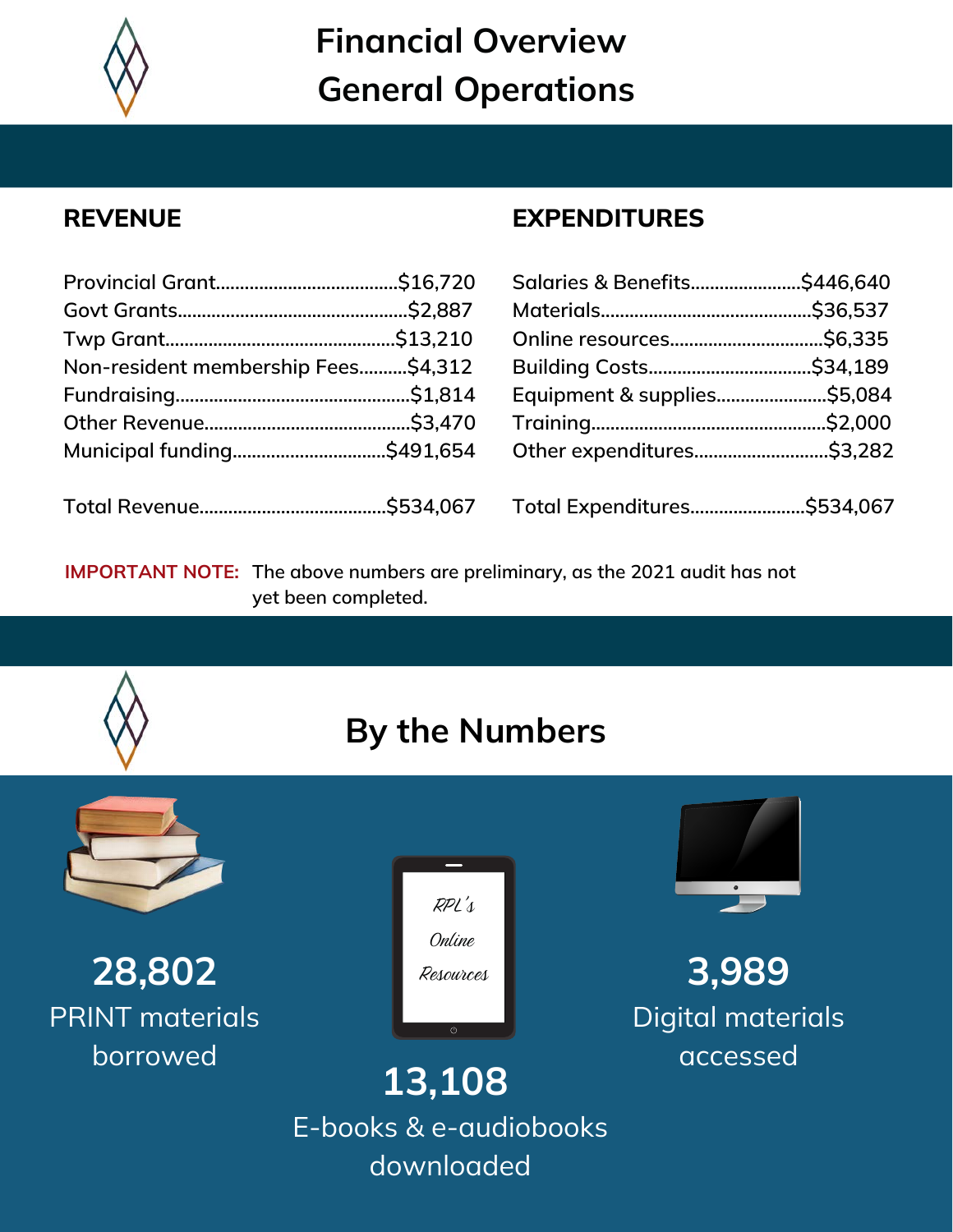

# **By the Numbers, continued**

**433**

NEW Library Cards Issued





Active Library Members





**24,599** Library Visits

**17,105**

Website Visits



# **Social Media Engagement**

f Facebook followers

Facebook Likes **12,648**



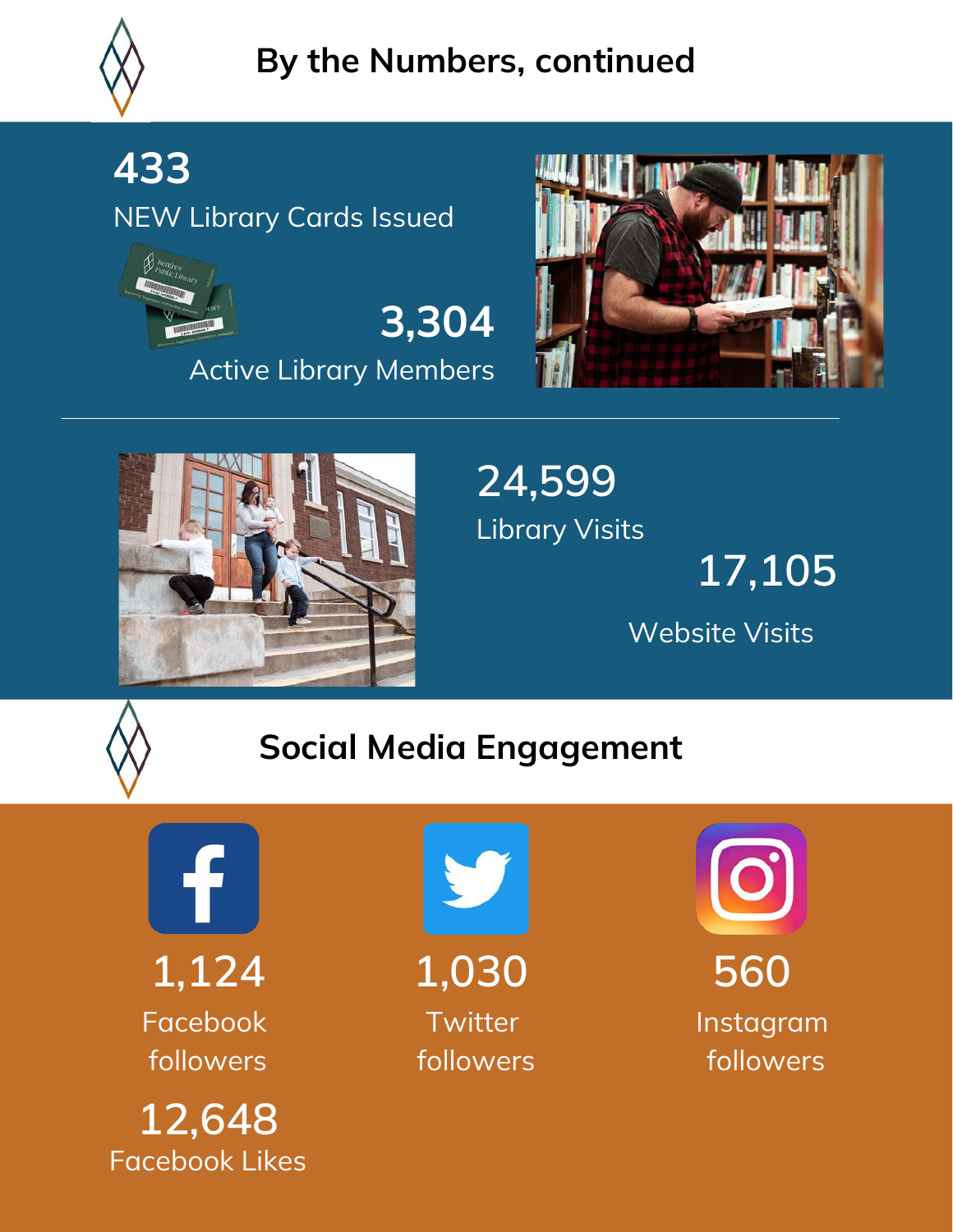

Of all the items borrowed in 2021, these were the most popular:









#### **FICTION (TIED) NON-FICTION YOUNG ADULT**



### **PICTURE BOOK JUVENILE FICTION (TIED)**



**SERIES MOVIE**

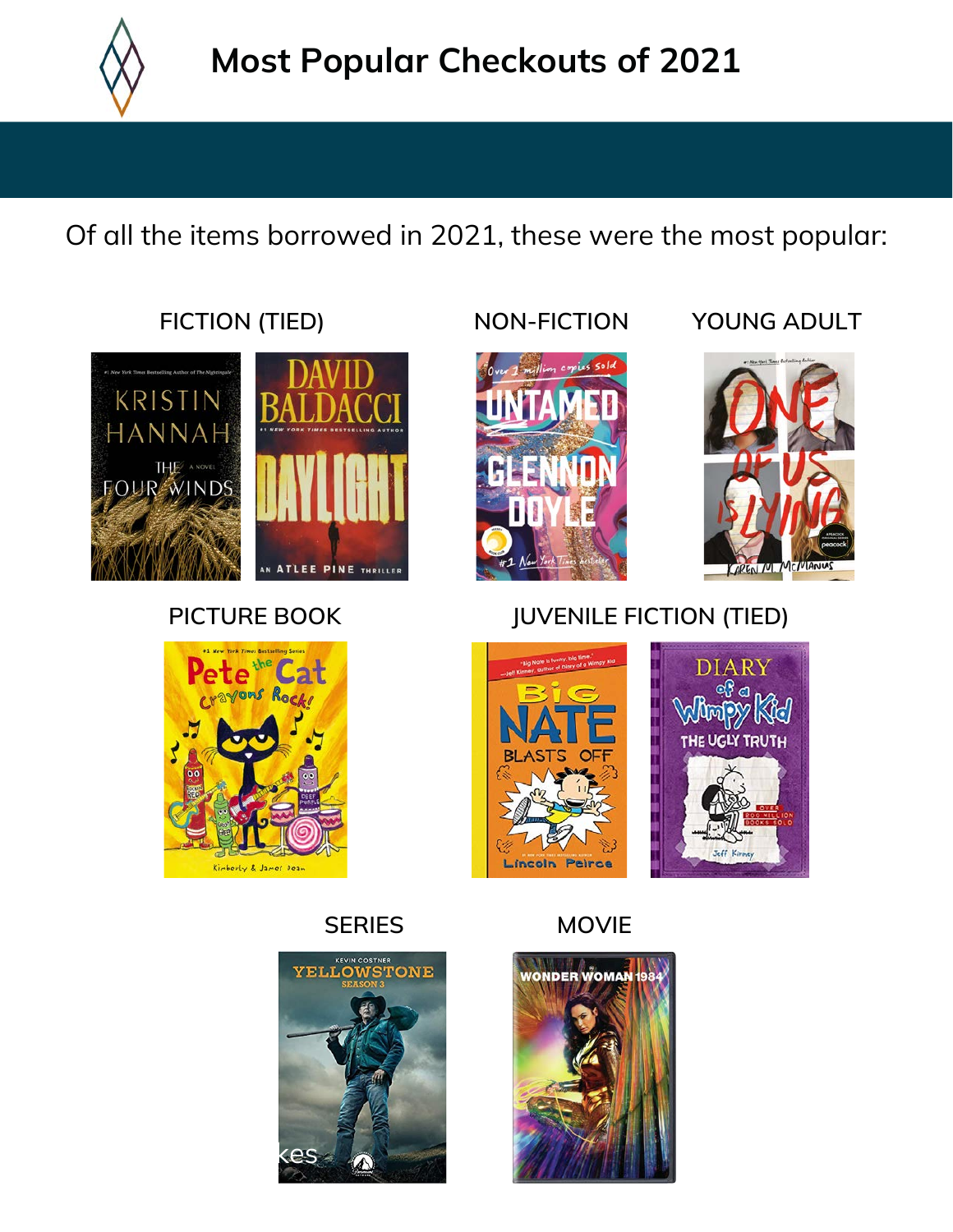

### **Programs**

# **1,066**

### people provided with Tech Help

**215**

### In-person programs





**2,511 Participants**



# **Volunteers**

# **213**

Volunteer hours donated by community members

& co-op students